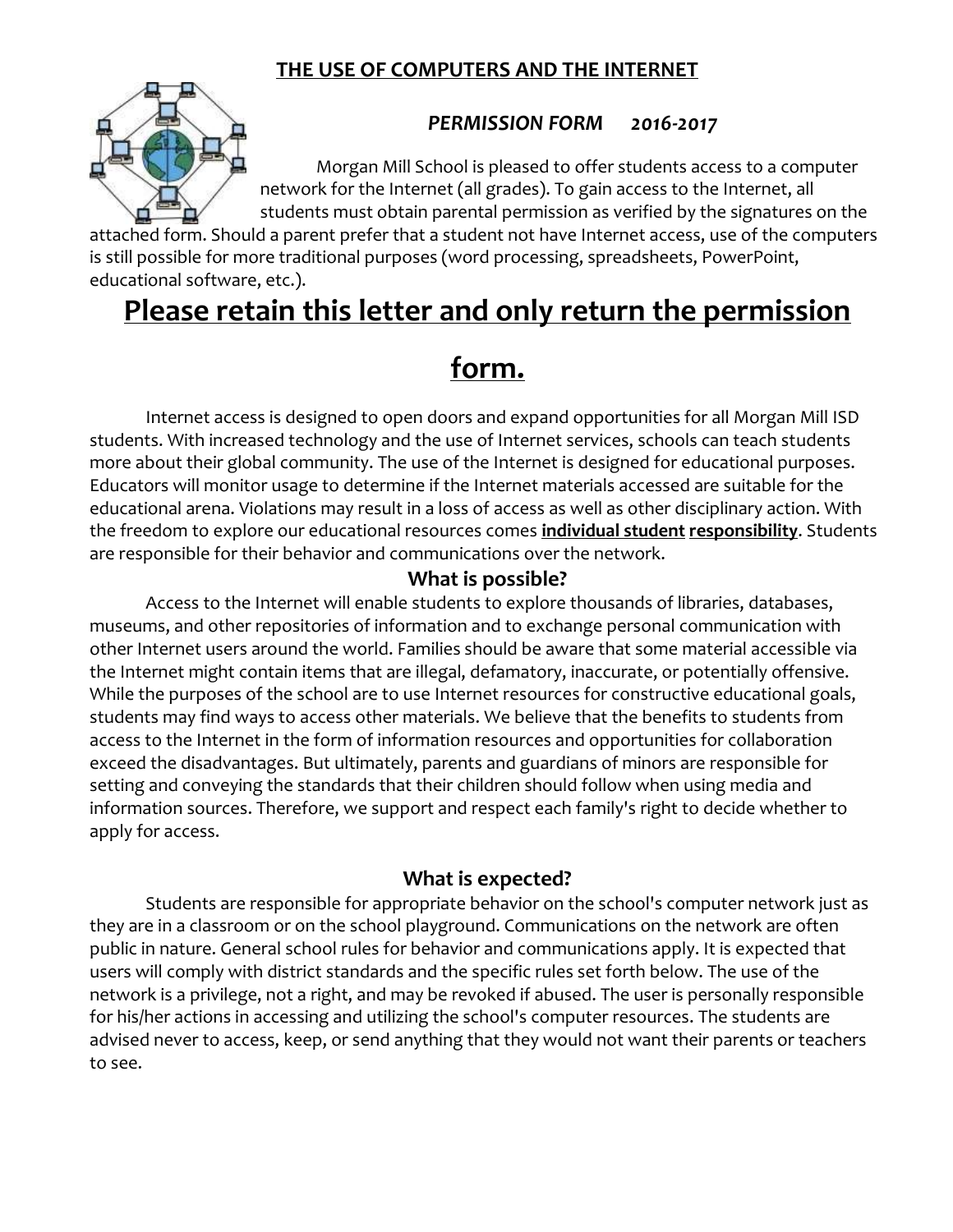## **What are the rules?**

**Privacy** -- Network storage areas may be treated like school lockers. Network administrators may review communications to maintain system integrity to insure that students are using the system responsibly.

**Storage capacity** -- Users are expected to remain within allocated disk space and delete e-mail or other material which take up excessive storage space.

**Illegal copying** -- Students should never download or install any commercial software, shareware, or freeware onto network drives or disks, unless they have written permission from the Network Administrator. Students should not copy other people's work or intrude into other people's files. **Inappropriate materials or language** -- Profane, abusive or impolite language should *not* be used to communicate nor should materials be accessed which are not in line with the rules of school behavior. A good rule to follow is never view, send, or access materials that you would not want your teachers and parents to see. *Should students encounter such material by accident, they should report it to their teacher immediately.*

These are guidelines to follow to prevent the loss of network privileges at school.

- 1. Do not use a computer to harm other people or their work.
- 2. Do not damage the computer or the network in any way.
- 3. Do not interfere with the operation of the network by installing illegal software, shareware, or freeware.
- 4. Do not violate copyright laws.
- 5. Do not view, send, or display offensive messages or pictures.
- 6. Do not share your password with another person.
- 7. Do not waste limited resources such as disk space or printing capacity.
- 8. Do not trespass in another's folders, work, or files.
- 9. Do notify an adult immediately, if by accident, you encounter materials that violate the guidelines of appropriate use.
- 10. BE PREPARED to be held accountable for your actions and for the loss of privileges if the Rules of Appropriate Use are violated.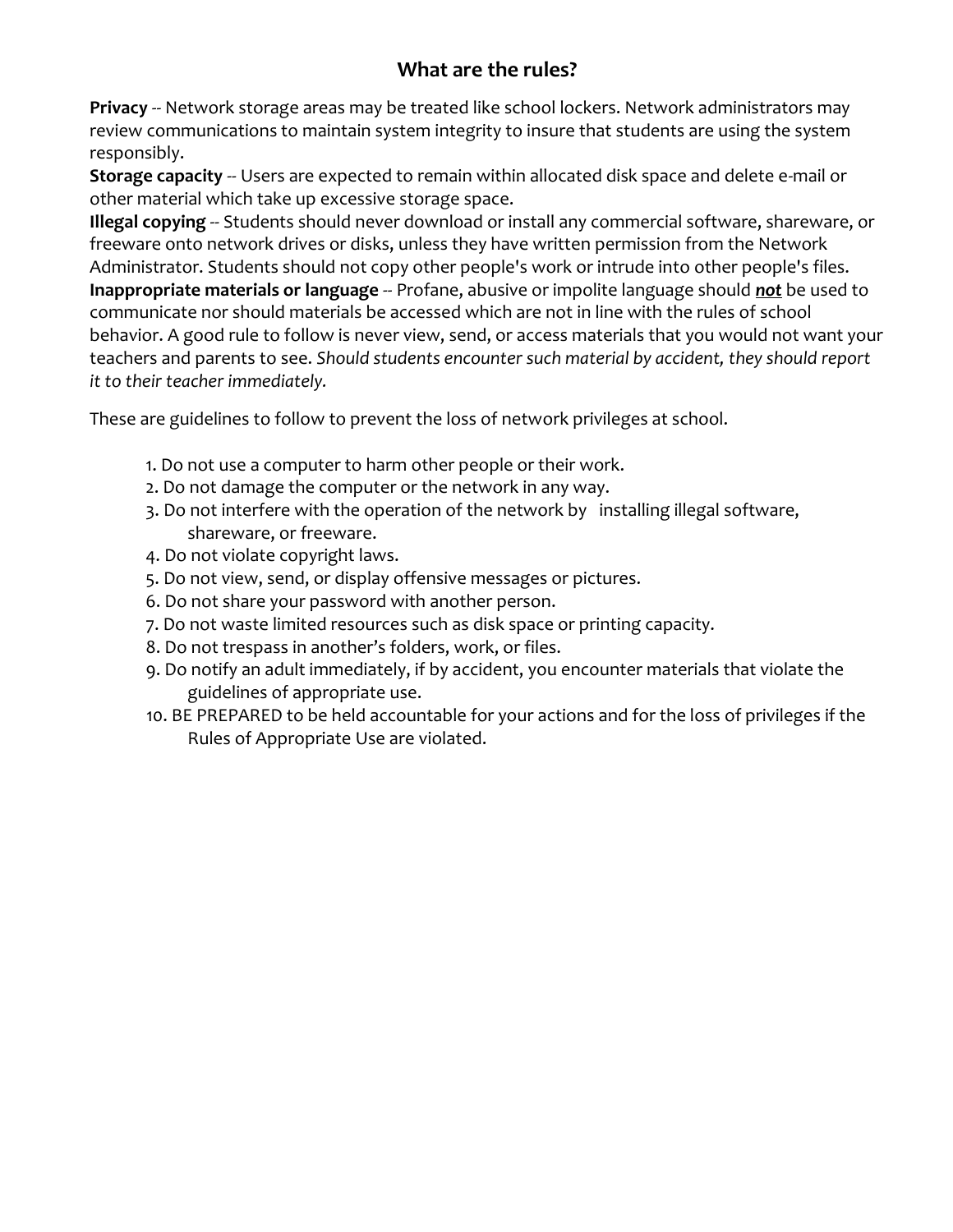## **Morgan Mill Independent School District (MMISD) Internet Access Acceptable Use Policy**

The purpose of the Morgan Mill Independent School District-provided Internet access is to facilitate communications and expand research/educational opportunities for faculty, administrators, and students. To remain eligible as users, use of the system must be in support of and consistent with the educational mission of MMISD. Access is a privilege, not a right. Access entails responsibility.

Any violation of the district's policy and rules relative to Internet or computer use may result in the loss of District-provided access. Additional disciplinary action may be determined at the campus or administrative level in keeping with existing procedures and practices regarding inappropriate language or behavior. When and where applicable, law enforcement agencies may become involved.

Morgan Mill Independent School District-provided Internet users agree to the following:

### **Internet/network etiquette**

- Be Polite
- Avoid use of vulgar or obscene language
- Use caution when giving out addresses or phone numbers (both yours and others)
- Remember, electronic mail is not private or secure
- Do not intentionally disrupt the network or other network users
- Abide by generally accepted rules of network etiquette

### **Usage guidelines and policies:**

- Commercial use or political lobbying using these electronic resources is prohibited.
- Copyrights and others' intellectual property rights are to be observed at all times. Copying of files, software, or passwords belonging to others may constitute theft, plagiarism, or fraud. Software licensed to MMISD must be used in accordance with terms of the software license.
- Users must always identify himself or/herself in electronic communications. Anonymous or pseudo-anonymous communications appear to dissociate individuals from responsibility for actions. Concealing user identities or misrepresenting user's names or affiliations to mask or attempt to distance himself or/herself from irresponsible behavior is a serious abuse of the system. It violates local policies and constitutes fraud.
- Follow all security restrictions. Security on any computer system is a high priority, especially when the system involves many users. Do not reveal account passwords or allow others to use any account. Trying to evade, disable, or "crack" a password or other security provision is grounds for immediate suspension of access privileges and other disciplinary action. Users will be held responsible for any misuse of passwords. A user who is identified as a security risk or having a history of problems with other computer systems may be denied access to all MMISD Internet services.
- Respect the rights of others to freedom from harassment or intimidation. Harassment targets another person or organization to cause distress embarrassment, injury or unwanted attention, or other substantial discomfort. This includes, but is not limited to, the sending of unwanted email or chat line comments.

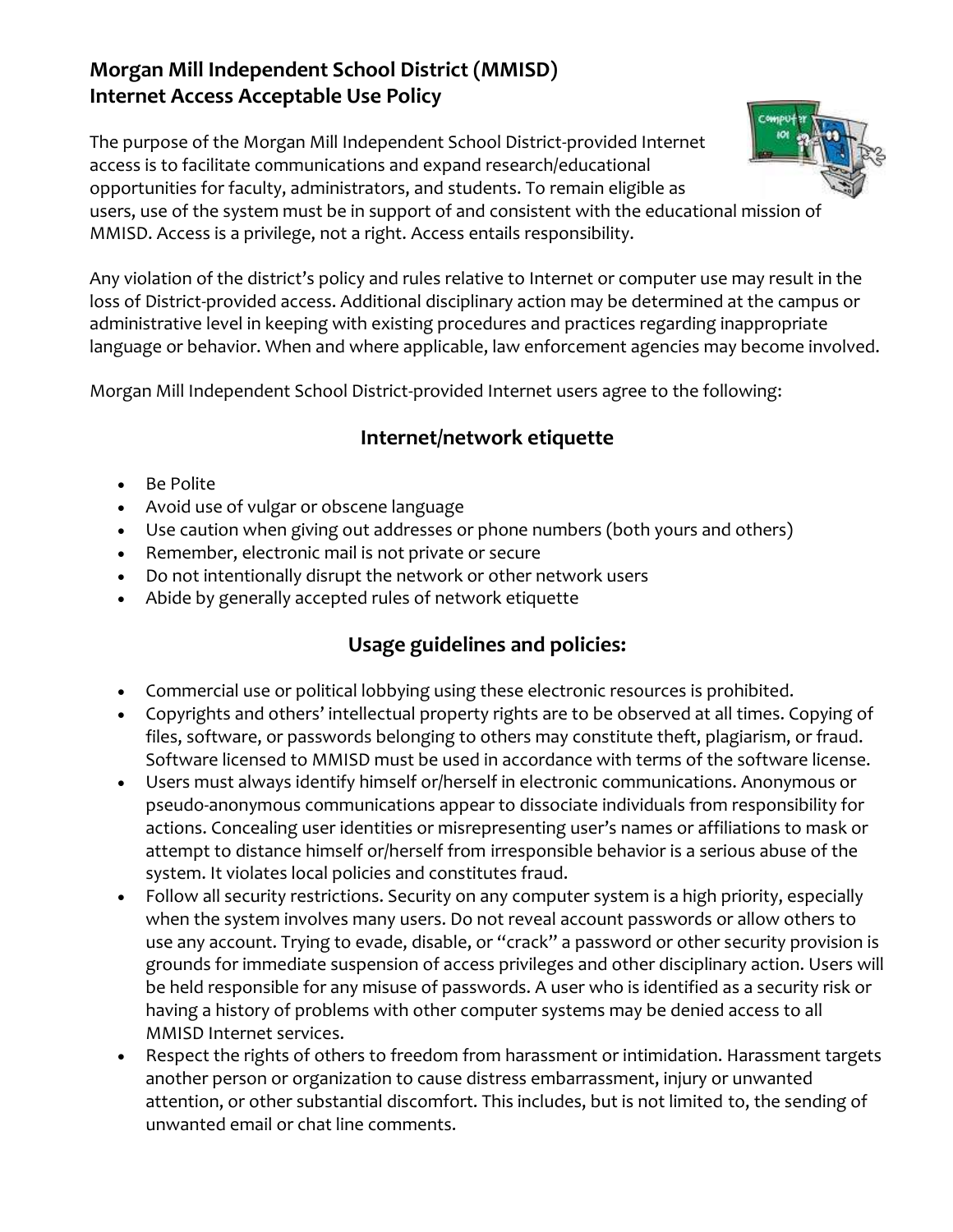- Use resources efficiently. Please respect the fact that unlimited resources are not available. Time, network bandwidth, printers, paper, disk space, and terminals or PCs are all limited. Restrictions may be placed on any or all of these, as well as any other computing resource. Such restrictions are designed to ensure access for all users.
- There is no guarantee of privacy. Electronic communications should not be considered private or secure. In the course of diagnosing or correcting problems, system administrators may view the contents of any communications. Obscene communication of any kind, including text of graphic material, is prohibited. This includes any sexually explicit image or other content as specified by local, state, federal, or international laws or policies.
- Abide by the policies or guidelines of the network being used. Users are subject to all the rules, regulations or policies of other networks or computer services contacted or connected to from the school or home.
- Vandalism is prohibited. Vandalism is defined as any malicious attempt to harm or destroy data and/or equipment of MMISD, another user, the Internet, or other networks. This includes, but is not limited to, creating and/or uploading computer viruses.
- MMISD will not be responsible for any damage that users may suffer. This includes loss of data resulting from delays, non-deliveries or service interruptions caused by network failures, computer viruses, or users' errors or omissions. Use of any information obtained via network services is at the users' own risk. MMISD denies any responsibility for the accuracy or quality of information obtained through network services.

### **Penalties**

MMISD regards any violation of this policy as a serious offense. Any student, staff, or board member violating these provisions, applicable state or federal laws, or policies of any of the local network are subject to loss of Internet/Network privileges and any other disciplinary options available, including criminal prosecution.

- Student cases shall be handled by the administration. Staff and faculty cases shall be handled by a committee appointed by the Superintendent.
- These bodies shall make the final determination of what is acceptable use. MMISD Board Policy DGBA (Local), FNG (Legal), and FNG (Local) outline procedures to process appeals or file grievances.

## **Harassment Complaints**

Rules and regulations as outlined in MMISD Board Policy DAA, DHB, DHC, FB, FNCJ, FNCL shall be enforced in processing harassment complaints filed by users.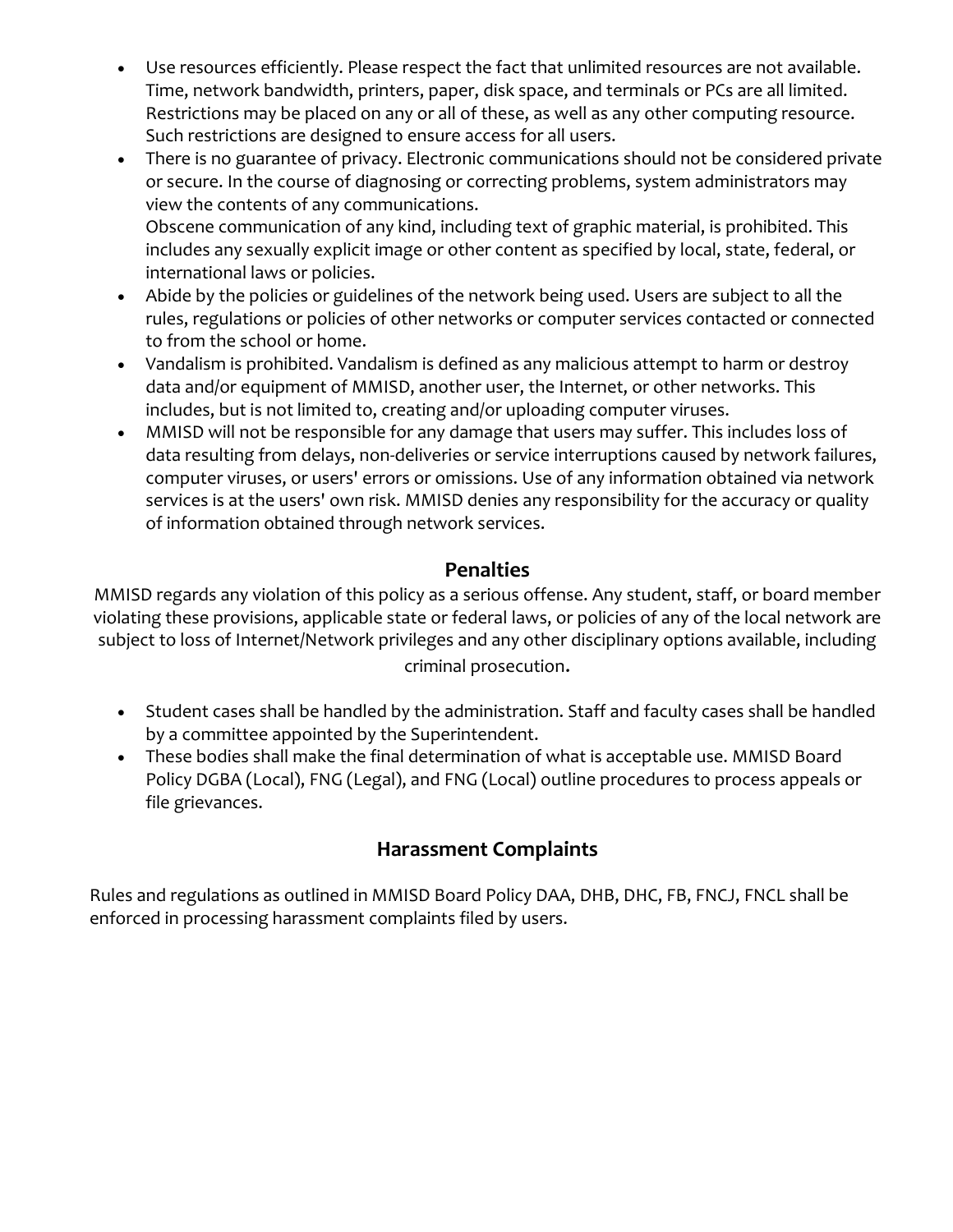## **Morgan Mill ISD Internet Safety Policy CIPA Compliant**

### **Introduction**

It is the policy of Morgan Mill School District ("The School District") to : (a) prevent user access over its computer network to, or transmission of, inappropriate material via Internet, electronic mail, or other forms of direct electronic communications; (b) prevent unauthorized access and other unlawful online activity; (c) prevent unauthorized online disclosure, use, or dissemination of personal identification information of minors; and (d) comply with the Children's Internet Protection Act ("CIPA"). It is the goal of this policy not only to prevent and protect, but to educate employees, students, parents, and the community of MMISD in Internet safety. The CIPA guidelines for an Internet Safety Policy have also been incorporated by the School District into its Acceptable Use Agreement.

The Children's Internet Protection Act, enacted December 21, 2000, requires recipients of federal technology funds to comply with certain Internet filtering and policy requirements. Schools and libraries receiving funds for Internet access and/or internal connection services must also meet the Internet safety policies of the Neighborhood Children's Internet Protection Act that addresses the broader issues of electronic messaging, disclosure of personal information of minors, and unlawful online activities.

This policy is intended to be read together with the School District's Acceptable Use Policies for Technology and the Internet. All limitations and penalties set forth in the Acceptable Use Policies are deemed to be incorporated into this policy. Terms used in this policy which also appear in the Children's Internet Protection Act have the meanings defined in the Children's Internet Protection Act.

### **Compliance with the requirements of CIPA:**

#### **Technology Protection Measures**

A Technology Protection Measure is a specific technology that blocks or filters Internet access. It must protect against access by adults and minors to visual depictions that are obscene, involve child pornography, or are harmful to minors. AISD utilizes a sophisticated content filtering system, on all computers that access the Internet, which is compliant with CIPA and NCIPA.

#### **Access to Inappropriate Material**

To the extent practical, Technology Protection Measures (or "Internet filters") shall be used to block or filter Internet, or other forms of electronic communications, access to inappropriate information. Specifically, as required by the Children's Internet Protection Act, blocking shall be applied to visual and textual depictions of material deemed obscene or child pornography, or to any material deemed harmful to minors. Subject to administrative approval, technology protection measures may be disabled or, in the case of minors, minimized only for bona fide research or other lawful purposes.

Any attempt to bypass, defeat or circumvent the Technology Prevention Measures is punishable as a violation of this policy and of the Acceptable Use Policies.

#### **Inappropriate Network Usage**

To the extent practical, steps shall be taken to promote the safety and security of users of the MMISD online computer network when using electronic mail, chat rooms, blogging, instant messaging, online discussions and other forms of direct electronic communications. Without limiting the foregoing, access to such means of communication is strictly limited by the Acceptable Use Policy.

Specifically, as required by the Children's Internet Protection Act, prevention of Inappropriate network usage includes: (a) unauthorized access, including so-called 'hacking,' and other unlawful activities; and (b) unauthorized disclosure, use, and dissemination of personal identification information regarding minors.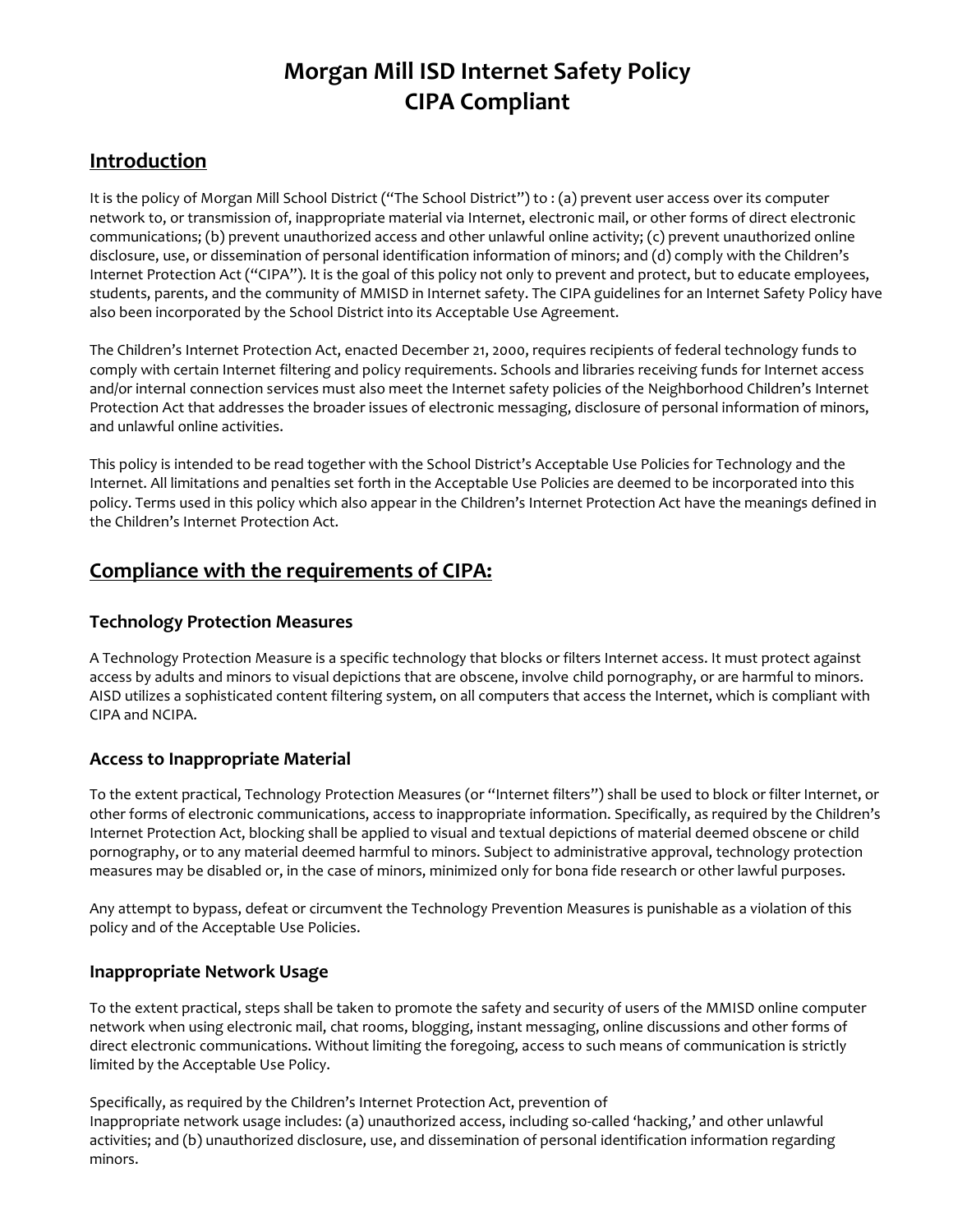#### **Supervision and Monitoring**

It shall be the responsibility of all professional employees (pedagogical and administrative staff) of MMISD to supervise and monitor usage of the School District's computers, computer network, and access to the Internet in accordance with this policy, the Acceptable Use Policy, and the Children's Internet Protection Act. Procedures for the disabling or otherwise modifying any technology protection measures shall be the responsibility of the chief technology officer or designated representatives.

#### **Education**

MMISD will advocate and educate employees, students, parents and the MMISD community on Internet safety and "cyber-bullying." Education will be provided through such means as professional development training and materials to employees, PTF presentations, CyberSmart week, and the School District website.

#### **Cyber-bullying**

The Acceptable Use Policies include provisions intended to prohibit and establish penalties for inappropriate and oppressive conduct, including cyber-bullying.

The School District is a place of tolerance and good manners. Students may not use the network or any School District computer facilities for hate mail, defamatory statements, statements intended to injure or humiliate others by disclosure of personal information (whether true or false), personal attacks on others, and statements expressing animus towards any person or group by reason of race, color, religion, national origin, gender, sexual orientation or disability.

Network users may not use vulgar, derogatory, or obscene language.

Network users may not post inappropriate anonymous messages or forge e-mail or other messages.

Furthermore, School District computers and network facilities may not be used for any activity, or to transmit any material, that violates United States, State of Texas or local laws. This includes, but is not limited to any threat or act of intimidation or harassment against another person.

#### **Adoption**

This Internet Safety Policy was adopted by the Board of Morgan Mill ISD at a public meeting following normal public notice on June 11, 2012.